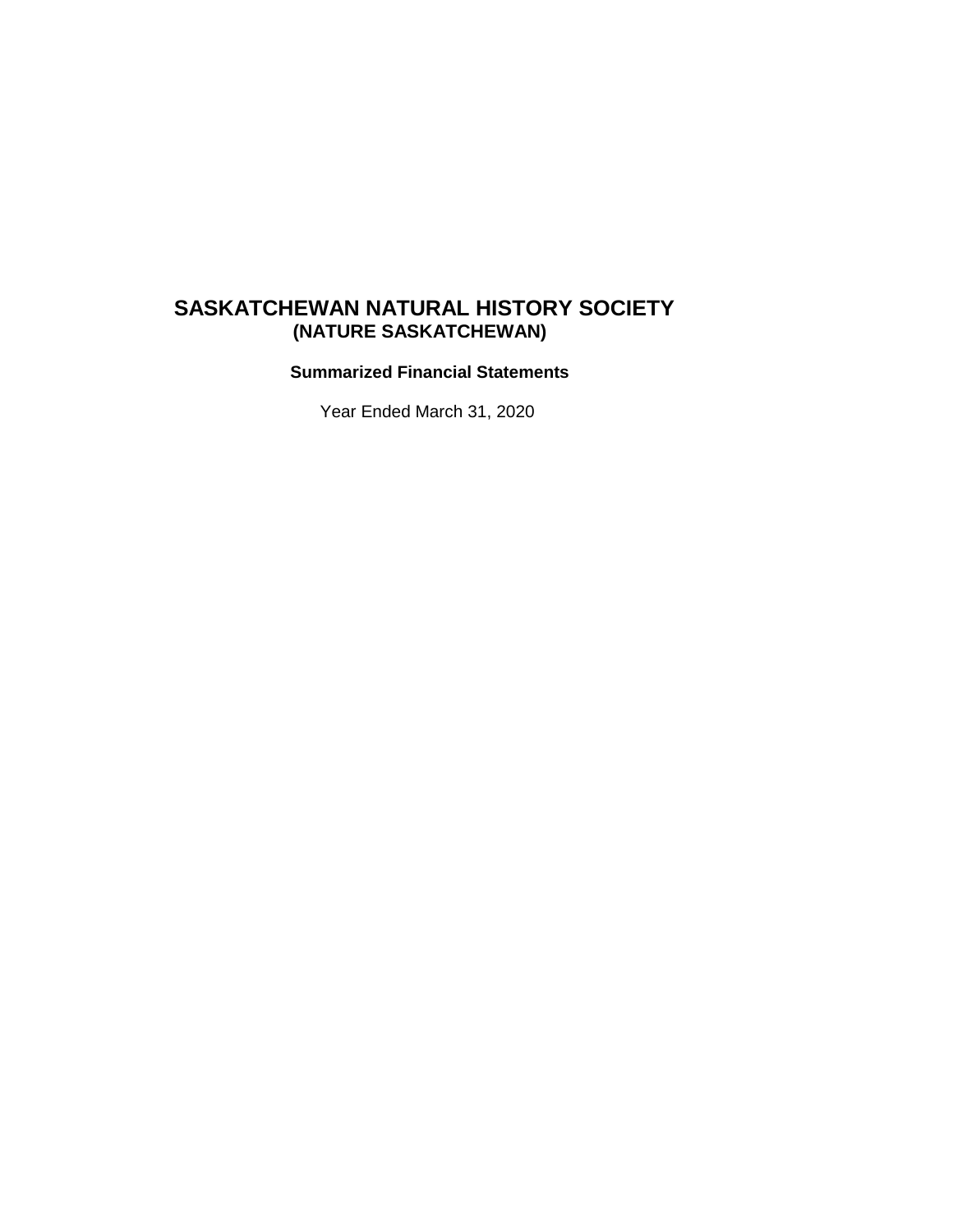

### **Independent Auditor's Report**

To the Members of the Saskatchewan Natural History Society:

The accompanying summarized financial statements, which comprise the summarized statement of financial position as at March 31, 2020, and the summarized statements of revenue and expenditures, accumulated surplus, and trust fund obligations for the year then ended are derived from the audited financial statements of the Saskatchewan Natural History Society for the year ended March 31, 2020. I expressed a qualified audit opinion on those financial statements in my report dated June 16, 2020.

The summarized financial statements do not contain all the disclosures required by Canadian Accounting Standards for Not-for-Profit Organizations. Reading the summarized financial statements, therefore, is not a substitute for reading the audited financial statements of the Saskatchewan Natural History Society.

### *Management's Responsibility for the Financial Statements*

Management is responsible for the preparation and fair presentation of these summarized financial statements.

#### *Auditors' Responsibility*

My responsibility is to express an opinion on the summarized financial statements based on my procedures, which were conducted in accordance with Canadian Auditing Standard (CAS) 810, Engagements to Report on Summary Financial Statements.

#### *Opinion*

In my opinion, the summarized financial statements derived from the audited financial statements of the Saskatchewan Natural History Society for the year ended March 31, 2020 are a fair summary of those financial statements, in accordance with Canadian Accounting Standards for Not-for-Profit Organizations.

Robert D Syauthor

Regina, Saskatchewan Robert D. Szautner June 16, 2020 Chartered Professional Accountant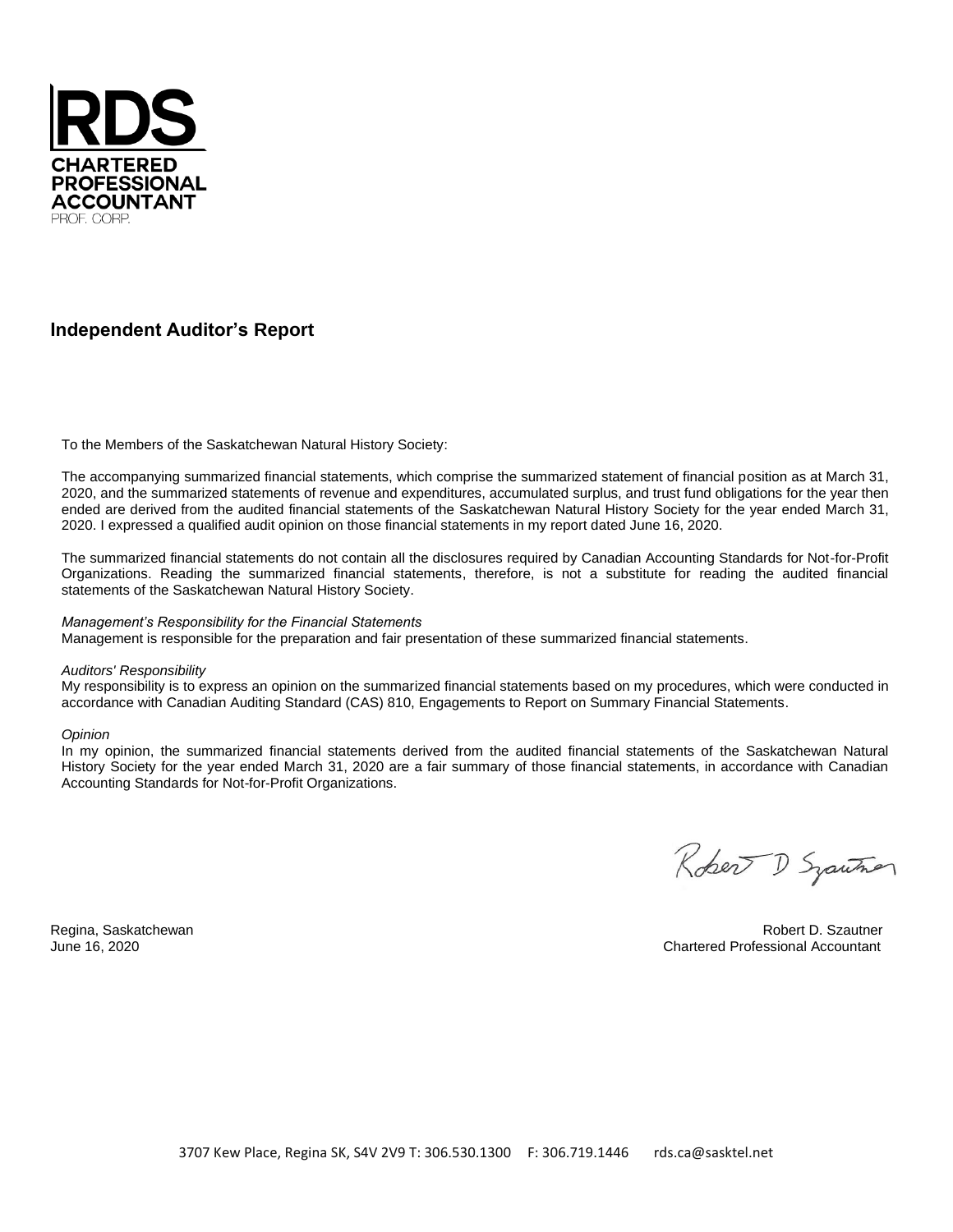## **SASKATCHEWAN NATURAL HISTORY SOCIETY**

### **Summarized Statement of Financial Position**

March 31, 2020 with comparative figures for 2019

| <b>Assets</b><br><b>Operating Fund - Current Assets</b><br>Cash and Cash Equivalents<br>\$<br>265,654<br>\$<br><b>Accounts Receivable</b><br>279,087<br>5,273<br><b>GST Receivable</b><br>58,197<br>Inventory<br>5,485<br><b>Prepaid Expenses</b><br>Investments<br>385,753<br>999,449<br><b>Operating Fund - Capital Assets</b><br>33,519<br><b>Trust Fund - Assets</b><br>Investments<br>217,665<br>1,250,633<br>\$<br>\$<br><b>Liabilities</b><br><b>Operating Fund - Current Liabilities</b><br><b>Accounts Payable</b><br>\$<br>25,602<br>\$<br><b>Deferred Revenue</b><br>293,527<br>319,129<br><b>Trust Fund Obligations</b><br>217,665<br><b>Accumulated Surplus</b><br><b>Equity in Capital Assets</b><br>33,519<br><b>Restricted Assets</b><br>592,065<br><b>Unappropriated Surplus</b><br>88,255<br>713,839 |  | 2020 | 2019 |                                                                      |
|------------------------------------------------------------------------------------------------------------------------------------------------------------------------------------------------------------------------------------------------------------------------------------------------------------------------------------------------------------------------------------------------------------------------------------------------------------------------------------------------------------------------------------------------------------------------------------------------------------------------------------------------------------------------------------------------------------------------------------------------------------------------------------------------------------------------|--|------|------|----------------------------------------------------------------------|
|                                                                                                                                                                                                                                                                                                                                                                                                                                                                                                                                                                                                                                                                                                                                                                                                                        |  |      |      |                                                                      |
|                                                                                                                                                                                                                                                                                                                                                                                                                                                                                                                                                                                                                                                                                                                                                                                                                        |  |      |      | 373,686<br>176,488<br>8,518<br>39,926<br>1,108<br>128,947<br>728,673 |
|                                                                                                                                                                                                                                                                                                                                                                                                                                                                                                                                                                                                                                                                                                                                                                                                                        |  |      |      | 32,927                                                               |
|                                                                                                                                                                                                                                                                                                                                                                                                                                                                                                                                                                                                                                                                                                                                                                                                                        |  |      |      | 604,011<br>1,365,611                                                 |
|                                                                                                                                                                                                                                                                                                                                                                                                                                                                                                                                                                                                                                                                                                                                                                                                                        |  |      |      |                                                                      |
|                                                                                                                                                                                                                                                                                                                                                                                                                                                                                                                                                                                                                                                                                                                                                                                                                        |  |      |      | 27,166<br>346,245<br>373,411                                         |
|                                                                                                                                                                                                                                                                                                                                                                                                                                                                                                                                                                                                                                                                                                                                                                                                                        |  |      |      | 604,011                                                              |
| 1,250,633<br>$\frac{1}{2}$<br>\$                                                                                                                                                                                                                                                                                                                                                                                                                                                                                                                                                                                                                                                                                                                                                                                       |  |      |      | 32,927<br>322,059<br>33,203<br>388,189<br>1,365,611                  |

## **Approved on Behalf of the Board**

vodge **Director**  $\mathcal{Z}_4$ 

Director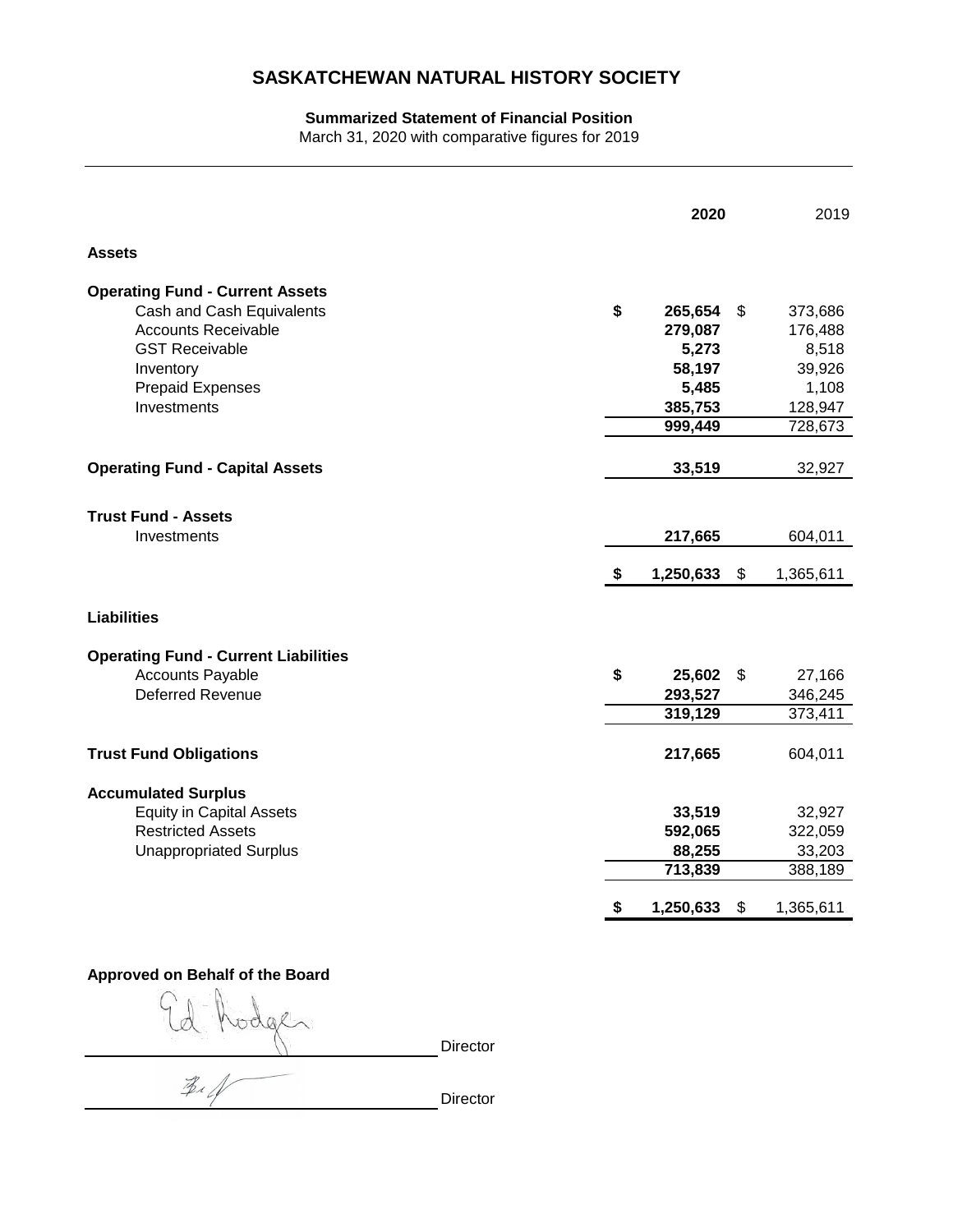## **SASKATCHEWAN NATURAL HISTORY SOCIETY**

## **Summarized Statement of Revenue and Expenditures**

For the year ended March 31, 2020 with comparative figures for 2019

|                                   | 2020          | 2019          |
|-----------------------------------|---------------|---------------|
| <b>Revenues</b>                   |               |               |
| <b>Operating Fund</b>             |               |               |
| Saskatchewan Lotteries Trust Fund | \$<br>184,000 | \$<br>184,000 |
| Administration                    | 105,323       | 89,955        |
| Conservation                      | 32,886        | 27,939        |
| Education                         | 32,708        | 29,183        |
| <b>Member Services</b>            | 97,923        | 234,815       |
| Research                          | 723,248       | 448,918       |
|                                   | 1,176,088     | 1,014,810     |
| <b>Restricted Funds</b>           |               |               |
| Life Member                       | (7, 550)      | 12,747        |
| <b>Manley Callin</b>              | 351,472       |               |
| Nature Legacy                     | (15, 789)     | 26,188        |
| Special publications              | (6, 677)      |               |
|                                   | 321,456       | 38,935        |
| <b>Trust Funds</b>                |               |               |
| Manley Callin                     |               | 120,000       |
| Scholarship                       | 2,000         | 4,000         |
|                                   | 2,000         | 124,000       |
|                                   | 1,499,544     | 1,177,745     |
| <b>Expenditures</b>               |               |               |
| <b>Operating Fund</b>             |               |               |
| Administration                    | 289,824       | 289,241       |
| Conservation                      | 33,256        | 33,876        |
| Education                         | 32,743        | 32,776        |
| <b>Member Services</b>            | 92,823        | 205,734       |
| Research                          | 723,248       | 451,779       |
|                                   | 1,171,894     | 1,013,406     |
| <b>Trust Funds</b>                |               |               |
| Manley Callin                     |               | 120,000       |
| Scholarship                       | 2,000         | 4,000         |
|                                   | 2,000         | 124,000       |
|                                   | 1,173,894     | 1,137,406     |
| Net Revenues for the Year         | 325,650<br>\$ | \$<br>40,339  |